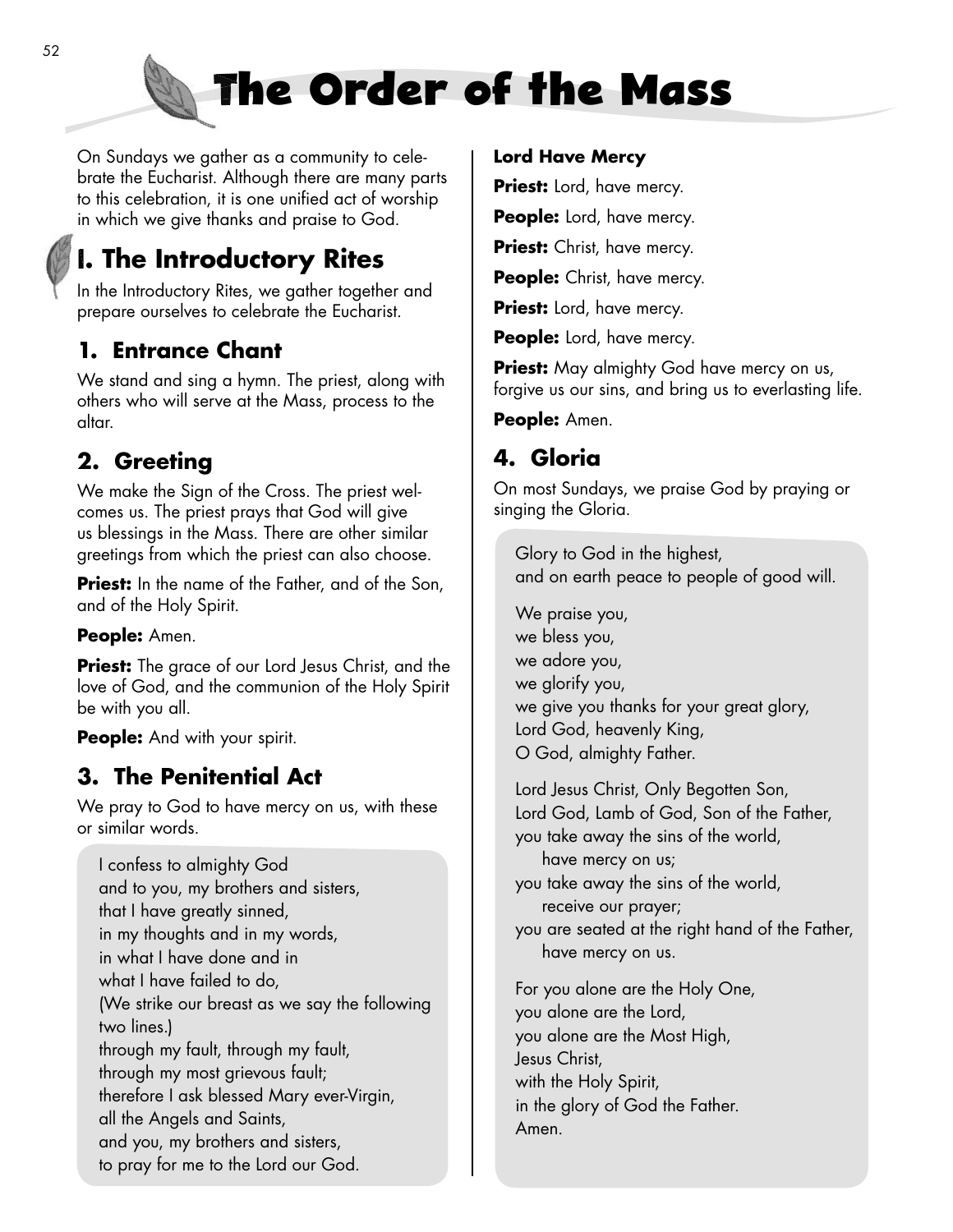# **5. Collect (Opening Prayer)**

The priest invites us to pray. We pause for a moment of silent prayer that helps us remember that we are in the presence of God. Then the priest says a prayer and we respond.

**Priest:** Let us pray. . . .

#### **People:** Amen.

# **II. The Liturgy of the Word**

The Liturgy of the Word is the part of the Mass when we hear God's Word proclaimed. Hearing and reflecting on God's Word helps make us ready to receive the Body and Blood of Christ during the Liturgy of the Eucharist.

## **1. First Reading**

We listen closely to a reading from the Old Testament or the Acts of the Apostles. At the end of the reading, we say:

**Reader:** The word of the Lord.

**People:** Thanks be to God.

## **2. Responsorial Psalm**

The cantor or reader sings or says the verses of a psalm from the Old Testament, and we give the response.

## **3. Second Reading**

Again we listen closely to a Scripture reading. This reading is from the letters in the New Testament or the Acts of the Apostles. At the end of the reading, we say:

**Reader:** The word of the Lord.

**People:** Thanks be to God.

#### **4. Alleluia or Gospel Acclamation**

We stand for the Gospel Acclamation. On most Sundays, we sing, "Alleluia!," which means "Praise the Lord."

## **5. Gospel Reading**

We listen closely to a reading from the Gospels proclaimed by the priest or deacon. Before we hear the Gospel reading we say:

**Priest or deacon:** The Lord be with you.

**People:** And with your spirit.

**Priest or deacon:** A reading from the holy Gospel according to . . .

**People:** Glory to you, O Lord.

We all make the Sign of the Cross on our forehead, lips, and heart.

After the reading we respond:

**Priest or deacon:** The Gospel of the Lord.

**People:** Praise to you, Lord Jesus Christ.

# **6. Homily**

The priest or deacon talks to us about the Scriptures and their meaning for our lives.

# **7. Profession of Faith**

We stand and profess our faith by proclaiming either the Nicene Creed or the Apostles' Creed.

I believe in one God, the Father almighty, maker of heaven and earth, of all things visible and invisible.

I believe in one Lord Jesus Christ, the Only Begotten Son of God, born of the Father before all ages. God from God, Light from Light, true God from true God, begotten, not made, consubstantial with the Father; through him all things were made. For us men and for our salvation he came down from heaven, (We bow as we say the following two lines.) and by the Holy Spirit was incarnate of the Virgin Mary, and became man.

For our sake he was crucified under Pontius Pilate, he suffered death and was buried, and rose again on the third day in accordance with the Scriptures. He ascended into heaven and is seated at the right hand of the Father.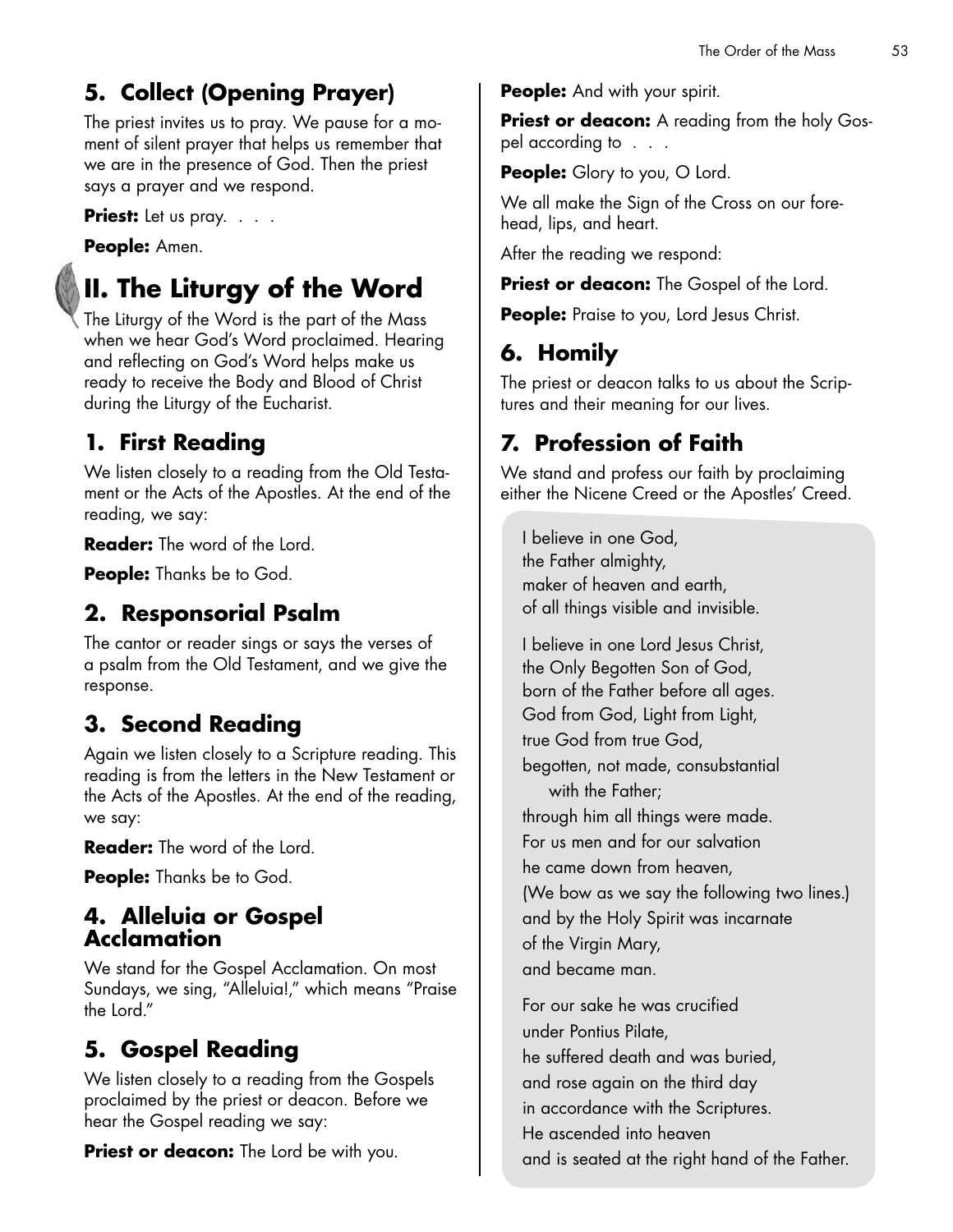He will come again in glory to judge the living and the dead and his kingdom will have no end. I believe in the Holy Spirit, the Lord, the giver of life,

who proceeds from the Father and the Son, who with the Father and the Son is adored and glorified,

who has spoken through the prophets.

I believe in one, holy, catholic, and apostolic Church.

I confess one Baptism for the forgiveness of sins and I look forward to the resurrection

of the dead

and the life of the world to come. Amen.

#### **8. Universal Prayer (Prayer of the Faithful)**

We pray for the needs of the Church and people everywhere.



# **III. The Liturgy of the Eucharist**

The Liturgy of the Eucharist is the core of the Mass. The gifts of bread and wine are brought to the altar and we give thanks to God. The gifts of bread and wine become the Body and Blood of Christ, and those who are prepared to do so receive Holy Communion.

#### **1. Presentation and Preparation of the Gifts**

Altar servers prepare the altar for the gifts, and members of the assembly bring the gifts of bread and wine to the altar. We usually sing during this preparation.

The priest holds the bread above the altar and prays:

**Priest:** Blessed are you, Lord God of all creation, for through your goodness we have received the bread we offer you:

fruit of the earth and work of human hands, it will become for us the bread of life.

**People:** Blessed be God forever.

The priest holds the chalice filled with wine above the altar and prays:

**Priest:** Blessed are you, Lord God of all creation, for through your goodness we have received the wine we offer you: fruit of the vine and work of human hands, it will become our spiritual drink.

**People:** Blessed be God for ever.

The priest then prays and we ask God to accept our gifts:

**Priest:** Pray, brethren (brothers and sisters), that my sacrifice and yours may be acceptable to God, the almighty Father.

**People:** May the Lord accept the sacrifice at your hands for the praise and glory of his name, for our good and the good of all his holy Church.

# **2. Prayer over the Offerings**

The priest prays over the gifts of bread and wine, and we respond "Amen."

# **3. The Eucharistic Prayer**

This is the Church's great prayer of thanksgiving. The priest leads the prayer, and the assembly prays the responses.

## **Preface Dialogue**

We give thanks to God by singing or saying:

**Priest:** The Lord be with you.

**People:** And with your spirit.

**Priest:** Lift up your hearts.

**People:** We lift them up to the Lord.

**Priest:** Let us give thanks to the Lord our God.

**People:** It is right and just.

Then the priest sings or says the Preface of the Eucharistic Prayer.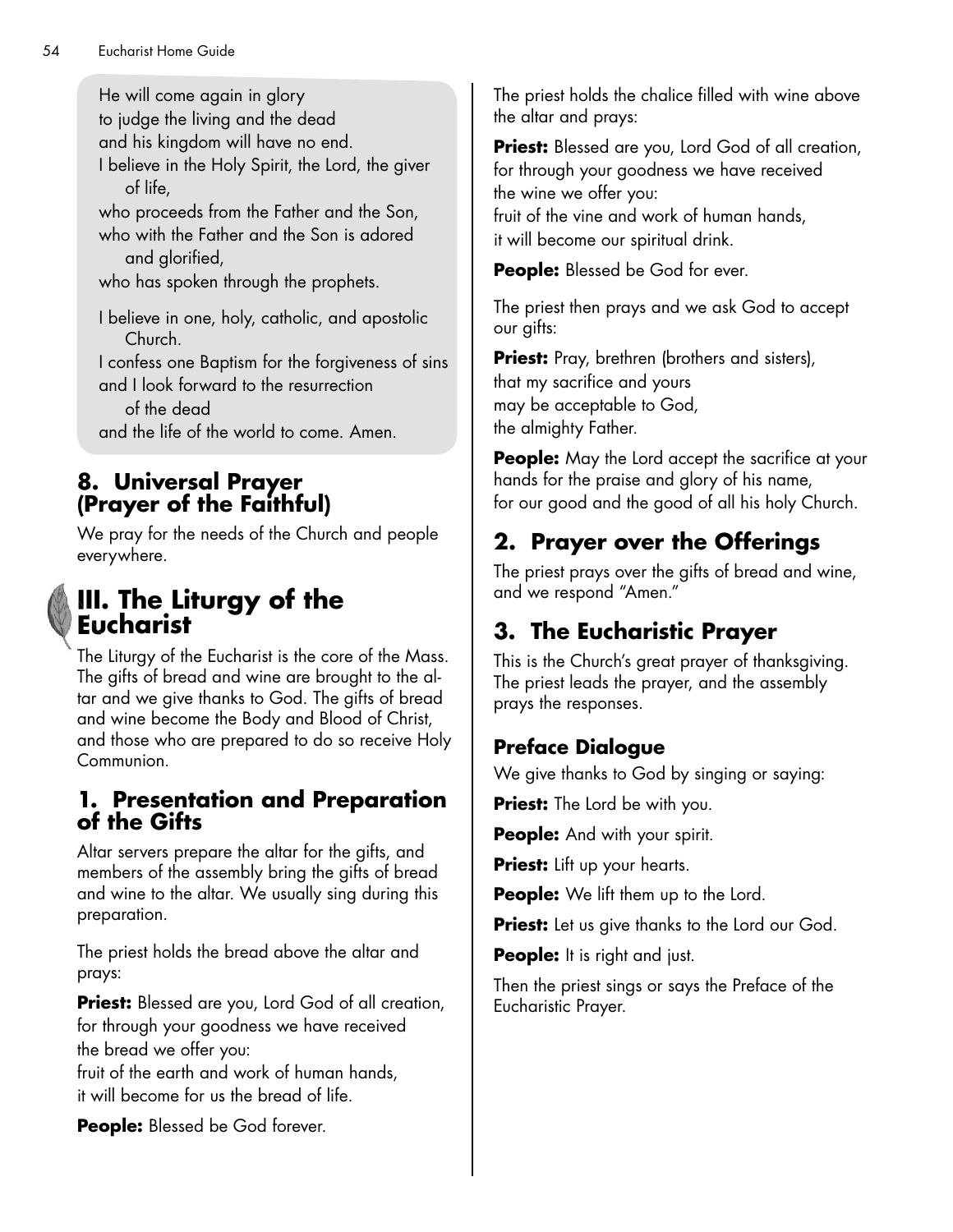### **Acclamation (Holy, Holy, Holy)**

With the priest we sing or say:

Holy, Holy, Holy Lord God of hosts. Heaven and earth are full of your glory. Hosanna in the highest. Blessed is he who comes in the name of the Lord. Hosanna in the highest.

The priest then praises God, and prays for the needs of the Church. Then he recalls what Jesus did and said at the Last Supper.

#### **Consecration**

Taking the bread the priest prays:

**Priest:** Take this, all of you, and eat of it, for this is my Body, which will be given up for you.

The priest holds up the consecrated bread, or Host, which, through the priest's word and actions and the power of the Holy Spirit, is now the Body of Christ.

The priest takes the wine and says the words of Jesus:

**Priest:** Take this, all of you, and drink from it, for this is the chalice of my Blood, the Blood of the new and eternal covenant, which will be poured out for you and for many for the forgiveness of sins.

Do this in memory of me.

The priest holds up the consecrated wine, which through the priest's words and actions and the power of the Holy Spirit, is now the Blood of Christ.

#### **Memorial Acclamation**

**Priest:** The mystery of faith.

**People:** When we eat this Bread and drink this Cup, we proclaim your Death, O Lord, until you come again. (Other similar acclamations can also be used.)

The priest asks God the Father to remember the Church throughout the world and help us all grow in love and unity. He finishes by holding up the Body and Blood of Christ and singing or praying:

**Priest:** Through him, and with him, and in him, O God, almighty Father, in the unity of the Holy Spirit, all glory and honor is yours, for ever and ever.

**People:** Amen.

# **4. The Communion Rite**

The Communion Rite is the name for the part of the Liturgy of the Eucharist that begins with the Lord's Prayer. During the Communion Rite, those who are prepared can receive Holy Communion, the Body and Blood of Christ. The word *communion* means "unity" or "oneness."

#### **The Lord's Prayer**

We pray to God the Father with the prayer that Jesus taught us.

Our Father, who art in heaven, hallowed be thy name; thy kingdom come, thy will be done on earth as it is in heaven. Give us this day our daily bread, and forgive us our trespasses, as we forgive those who trespass against us; and lead us not into temptation, but deliver us from evil.

After the priest prays a prayer to grant us peace and freedom from distress, we pray:

For the kingdom, the power and the glory are yours now and forever.

#### **Sign of Peace**

We are invited to share a Sign of Peace with one another.

**Priest:** The peace of the Lord be with you always.

**People:** And with your spirit.

**Priest:** Let us offer each other the Sign of Peace.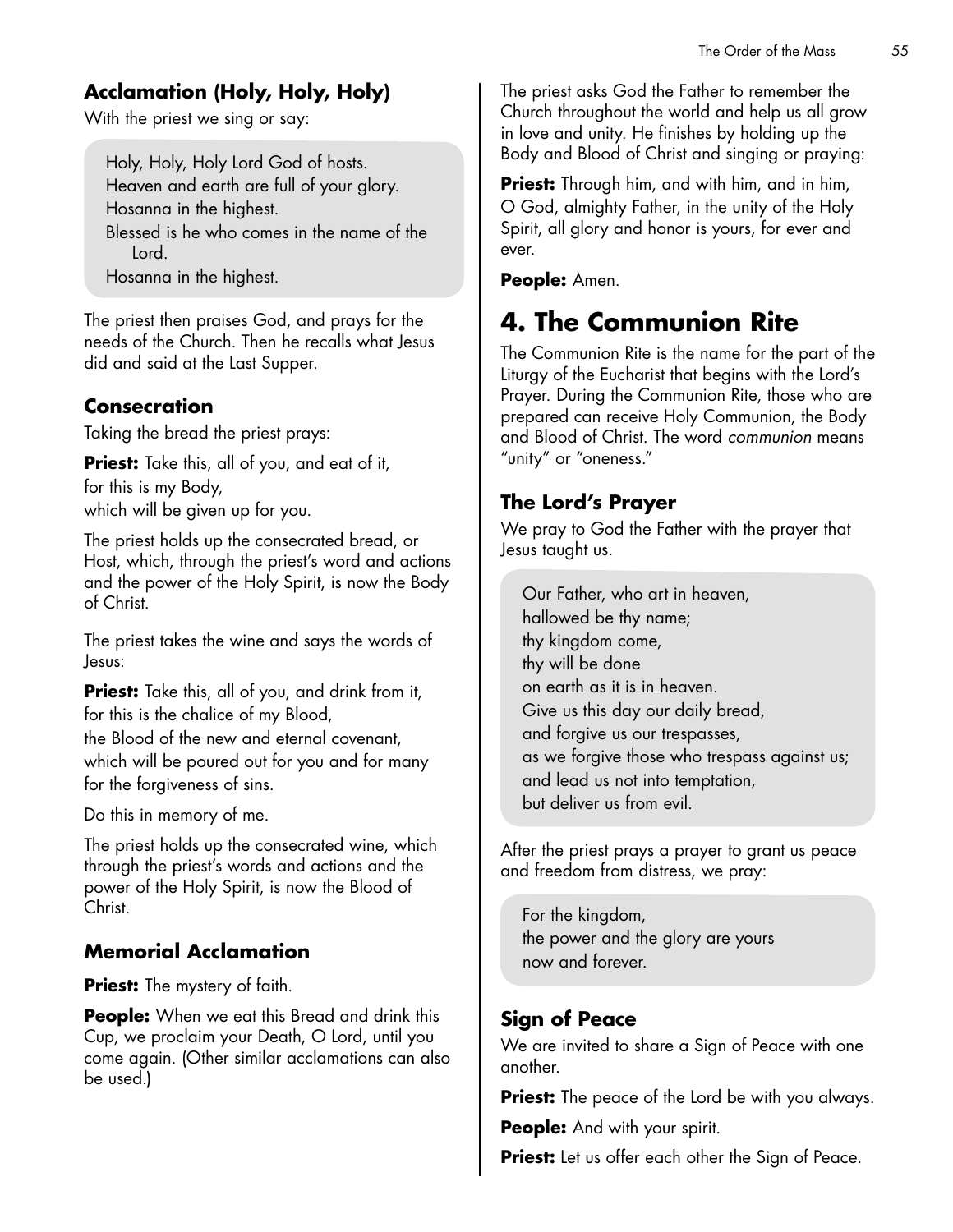#### **The Breaking of the Bread (Lamb of God)**

The priest breaks the Host. During this we sing or say:

Lamb of God, you take away the sins of the world, have mercy on us. Lamb of God, you take away the sins of the world, have mercy on us. Lamb of God, you take away the sins of the world, grant us peace.

#### **Invitation to Communion**

The priest holds up the Body of Christ and invites us to receive Holy Communion.

**Priest:** Behold the Lamb of God, behold him who takes away the sins of the world. Blessed are those called to the supper of the Lamb.

**People:** Lord, I am not worthy that you should enter under my roof, but only say the word and my soul shall be healed.

#### **Communion**

The priest receives Holy Communion. We then receive Holy Communion:

**Priest:** The Body of Christ.

**People:** Amen.

We may also be invited to receive the Blood of Christ:

**Priest:** The Blood of Christ.

#### **People:** Amen.

We return to our seats and pray quietly, giving thanks for the gift of the Eucharist.

## **Prayer after Communion**

The priest prays a prayer after everyone has received Holy Communion. We respond "Amen."

# **IV. The Concluding Rites**

We are blessed and dismissed by the priest.

# **1. Greeting**

The priest invites us to pray.

**Priest:** The Lord be with you.

**People:** And with your spirit.

# **2. Final Blessing**

The priest offers us a final blessing.

**Priest:** May Almighty God bless you, the Father, and the Son, and the Holy Spirit.

**People:** Amen.

# **3. Dismissal**

The priest or deacon dismisses us, inviting us to serve God.

**Priest or deacon:** Go forth, the Mass is ended.

**People:** Thanks be to God.

We sing a closing hymn and the priest and other ministers process out.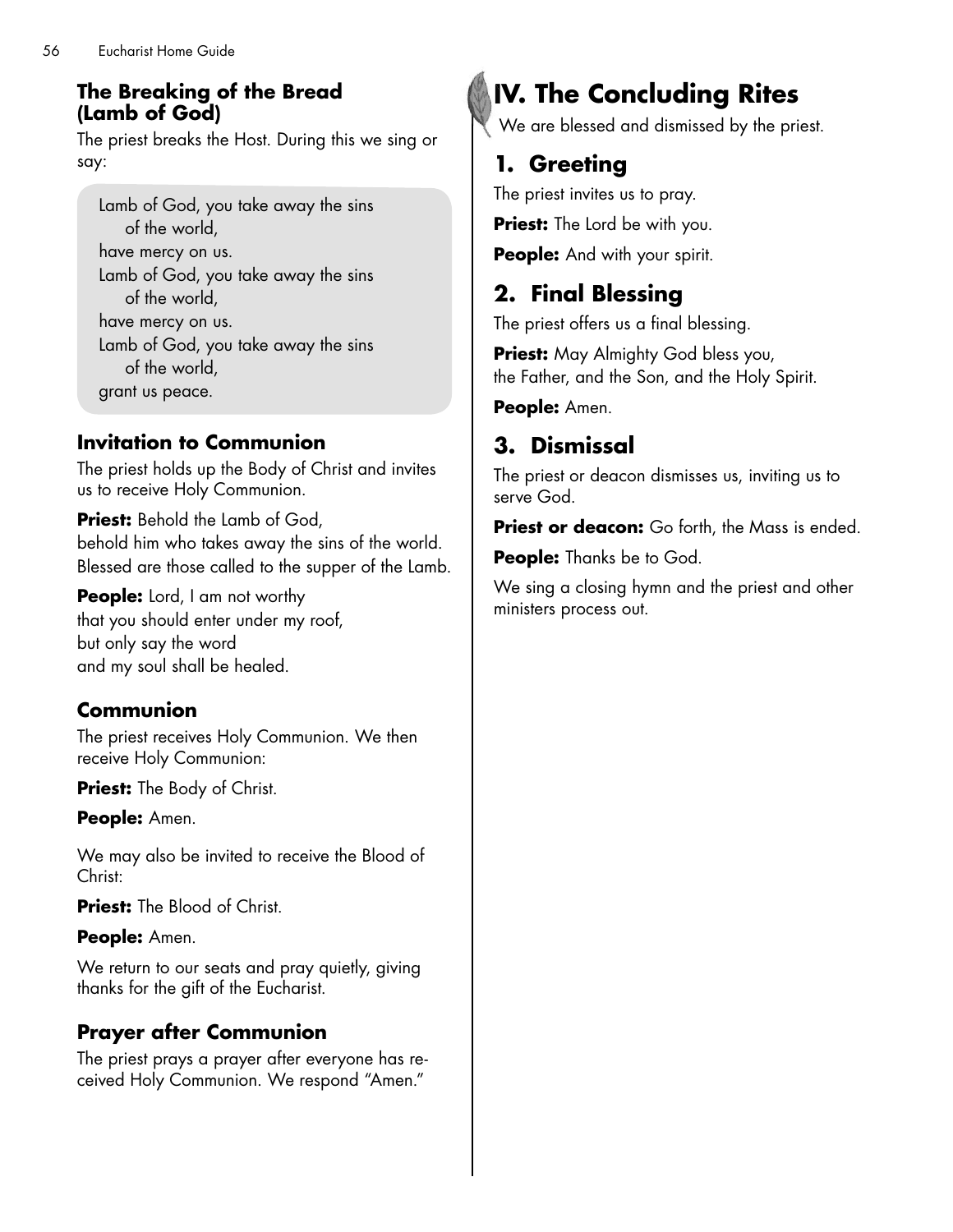

# **Eucharist Key Words**

#### **B**

**Baptism** the sacrament that gives us new life in Christ and makes us members of the Church

#### **C**

**Concluding Rites** the final part of the Mass, during which we are blessed and sent forth

**Confirmation** the sacrament that seals us with the gift of the Holy Spirit and strengthens our relationship with Jesus and the Church

**consecration** when the bread and wine are changed into the Body and Blood of Jesus through the power of the Holy Spirit and the actions of the priest

**creed** a statement of our beliefs

#### **D**

**Dismissal** the part of Mass where the priest or deacon dismisses us, inviting us to serve God

#### **E**

**Eucharist** the sacrament that nourishes us with the Body and Blood of Jesus Christ

**Eucharistic Prayer** the Church's great prayer of thanksgiving to the Father. It includes the consecration of the bread and wine. Through the power of the Holy Spirit, at the consecration, the bread and wine become the Body and Blood of Jesus.

#### **G**

**genuflect** to touch one knee to the floor as an act of adoration in the presence of Jesus in the Eucharist

#### **H**

**Holy Communion** the Body and Blood of Jesus, which we receive in the Eucharist

**hymn** a song we sing during the Mass

## **I**

**Introductory Rites** the beginning part of the Mass, during which we are welcomed and we pray for God's mercy

#### **K**

**Kingdom of God** the power of God's love reigning over the world and our lives

#### **L**

**Liturgy of the Eucharist** the second main part of the Mass, during which we praise and thank God, the bread and wine are changed into the Body and Blood of Jesus, and we receive Holy **Communion** 

Liturgy of the Word the first main part of the Mass, during which the Word of God is proclaimed

#### **M**

**Mass** the celebration of the Eucharist

#### **P**

**parable** a type of story told to teach important lessons

**Penitential Act** a prayer in the Mass in which the Church community asks for God's forgiveness

#### **S**

**sacraments** seven holy signs that Jesus gave to the Church, which give us a share in God's life. The Seven Sacraments are Baptism, Confirmation, the Eucharist, Penance and Reconciliation, Anointing of the Sick, Matrimony, and Holy Orders.

**Sacraments of Christian Initiation** the Sacraments of Baptism, Confirmation, and the Eucharist, which begin our lives in the Church